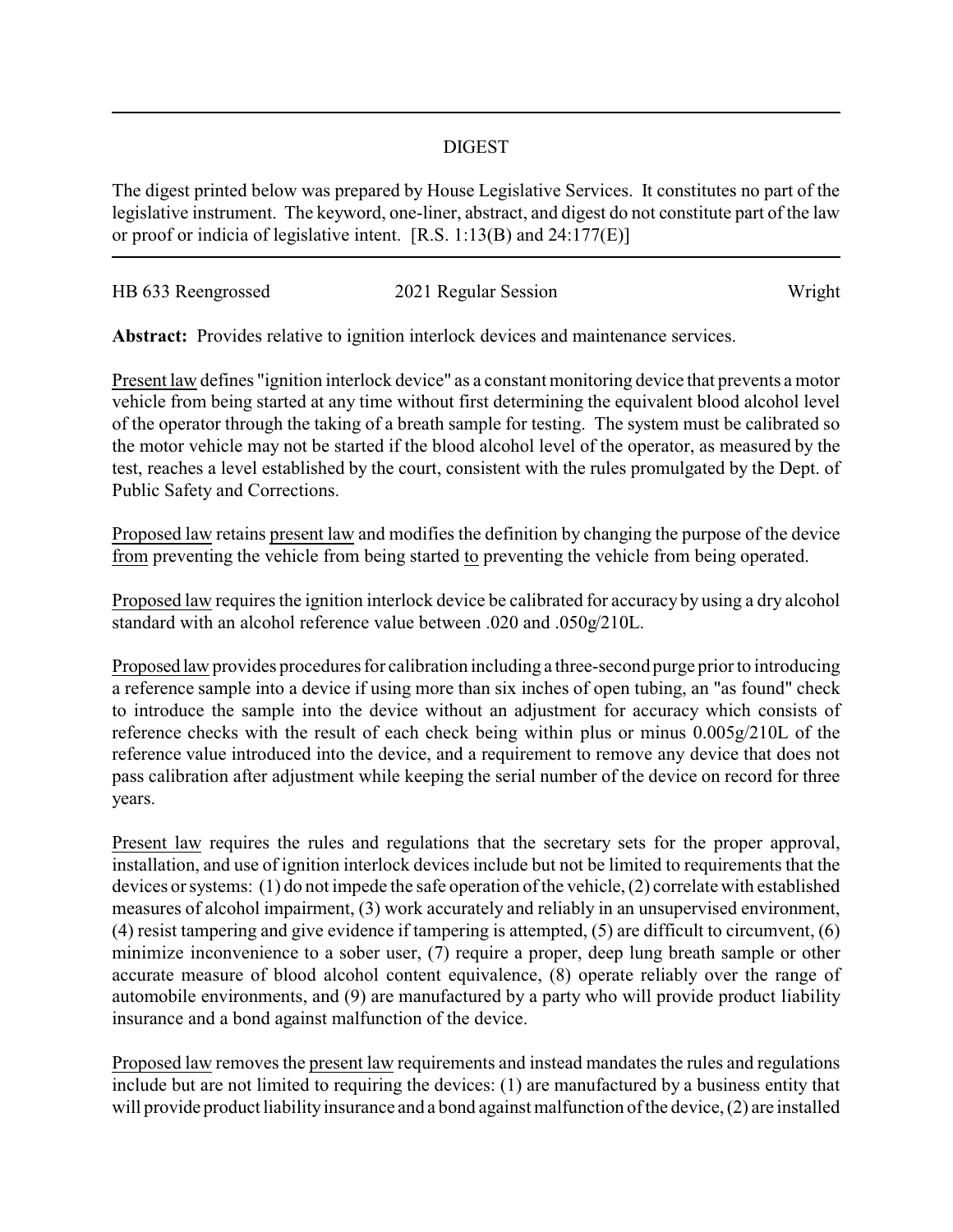in such a manner that it must not interfere with the normal operation of the vehicle after it is started, (3) protects against compromise or circumvention and preserves evidence of such activity, (4) are resistant to tampering, (5) have the ability to work reliably and accurately in an unsupervised environment, (6) are designed to permit a "restart" within three minutes of a stall or when the ignition has been turned off, (7) measure a person's breath-alcohol concentration by the delivery of a deep lung sample directly into the device, (8) prevent operation of the vehicle if the breath-alcohol concentration of the sample introduced into the device exceeds 0.02g of alcohol per 210L of breath, (9) ensure the automatic and complete purge of residual alcohol before allowing subsequent tests, (10) allow a minimum of 1200ml or 1.2L of breath for an acceptable breath sample, (11) require random retests, (12) include a supply of two disposable mouth pieces upon installation, designed to minimize the introduction of saliva into an ignition interlock device, (13) have all primary components, as identified by the Dept. of Public Safety and Corrections, office of state police, applied technology unit, with a unique serial number, which includes, but is not limited to, the storage device, handset, and camera, (14) enter a permanent lockout if the ignition interlock device has not been calibrated and serviced within a period of 35 days subsequent to its installation or last calibration or inspection, whichever occurs first, (15) uniquely identify and record each time the vehicle has a start attempt or is actually started, the results of all tests and retests violations, how long the vehicle was operated, and any indication of circumvention or tampering with the ignition interlock device or tests, (16) on or before January 1, 2021, require a restricted operator to wait five minutes before attempting to start the vehicle a second or third time, and 30 minutes prior to any subsequent attempts to start the vehicle after the initial start failure occurs, (17) visibly indicate to the user or any qualified person that the unit is on, the unit is in need of service or calibration, the passage or failure of the breath alcohol content threshold on the breath sample introduced, and any other indication required by the department, (18) enter into violation reset under certain conditions, (19) if a violation reset occurs, the device must enter into a permanent lockout within five days unless the device is serviced at a mobile or fixed site service center by an ignition interlock technician or calibration technician where it will be calibrated and downloaded, and (20) incorporate a camera that does not distract or impede the driver in any manner from the safe and legal operation of the vehicle.

Proposed law requires a camera be installed on any new ignition interlock device beginning Jan. 1, 2022, and all devices by March 31, 2022.

Proposed law modifies present law by having the device prevent a motor vehicle from operating and requiring it be equipped with a camera capable of recording a digital image of the person using the device.

Proposed law requires the manufacturer, vendor, ignition interlock technician or calibration technician to notify the originating court, if any, of violation reset conditions within five days of servicing an ignition interlock device.

Proposed law further requires the manufacturer, vendor or ignition interlock technician or calibration technician to provide notification to the Dept. of Public Safety and Corrections, office of motor vehicles, and the Dept. of Public Safety and Corrections, office of state police, applied technology unit in an acceptable electronic format.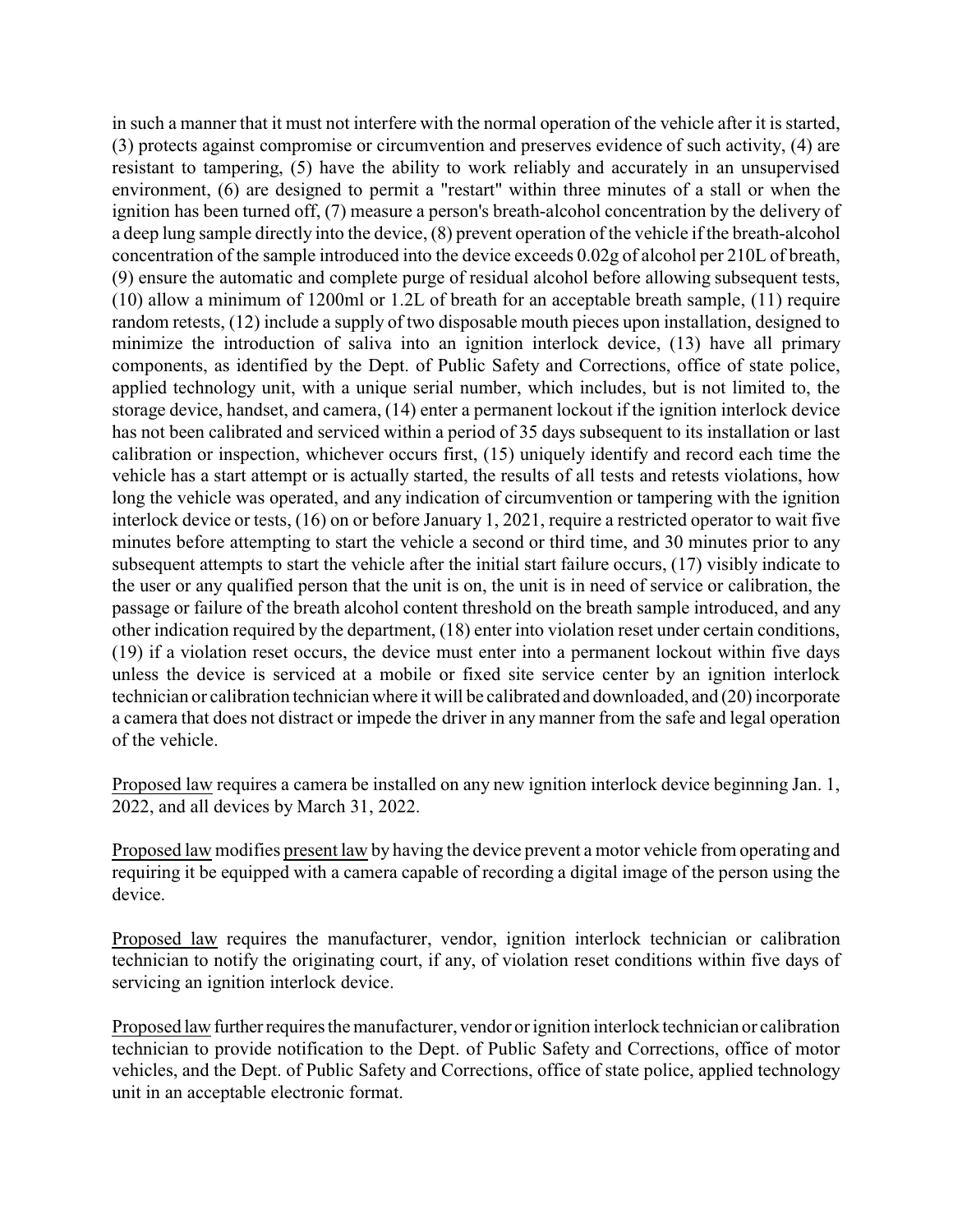Proposed law requires all reports to the originating court, Dept. of Public Safety and Corrections, office of motor vehicles, and the Dept. of Public Safety and Corrections, office of state police, applied technology unit include: (1) the full name, address, and driver's license number of the restricted operator and lessee, (2) the registration number of the motor vehicle in which the ignition interlock device was installed, (3) the unique serial number of the ignition interlock device, and (4) the toll-free telephone number of a representative who can explain the report from an ignition interlock device.

Proposed law authorizes the deputy secretary to set and collect nonrefundable fees applicable to the certification, renewal or recertification of ignition interlock devices, service centers, and technicians.

Proposed law further provides the fees must be remitted to the manufacturer, vendor, or service center to the office of state police, applied technology unit on or before the 25th day of each month.

Proposed law requires special costs associated with an installation verification fee or 30 day calibration fee be forwarded on or before the 25th day of each month following their collection to the state treasurer for immediate deposit in the state treasury.

Proposed law requires the treasurer create a special fund in the state treasurydesignated as the Public Safety Ignition Interlock Regulation Fund, and to credit an amount equal to the total amount of costs received after compliance with requirements of the Constitution of Louisiana relative to the Bond Security and Redemption Fund.

Proposed law further requires the funds in the Public Safety Ignition Interlock Regulation Fund be used solely to fund activities of the office of state police, applied technology unit, in executing its responsibilities in the regulation of ignition interlock devices, service centers and technicians.

Proposed law requires the Dept. of Public Safety and Corrections, office of state police to provide standards for the certification, installation, repair, maintenance, monitoring, inspection, and removal of ignition interlock devices in accordance with present law.

Proposed law requires a manufacturer or vendor notify affected customers of any changes in their service agreement during any suspension or revocation period as a result of an ignition interlock device technician that is found to be out of compliance.

Proposed law grants an ignition interlock device technician the right to an administrative hearing pursuant to present law to contest the suspension or revocation, or both. Proposed law further provides standards for requesting a hearing, hearing procedure, and evidence.

Proposed law requires an ignition interlock device to employ: (1) fuel cell technology, specific for alcohols, (2) other alcohol specific technology approved by the Dept. of Public Safety and Corrections, office of state police, applied technology unit, which meets present law federal standards, (3) technology capable of taking a photograph identifying the user providing the breath sample and recording the time the breath sample was provided, and (4) technology capable of providing the global positioning coordinates at the time of each rolling retest refusal or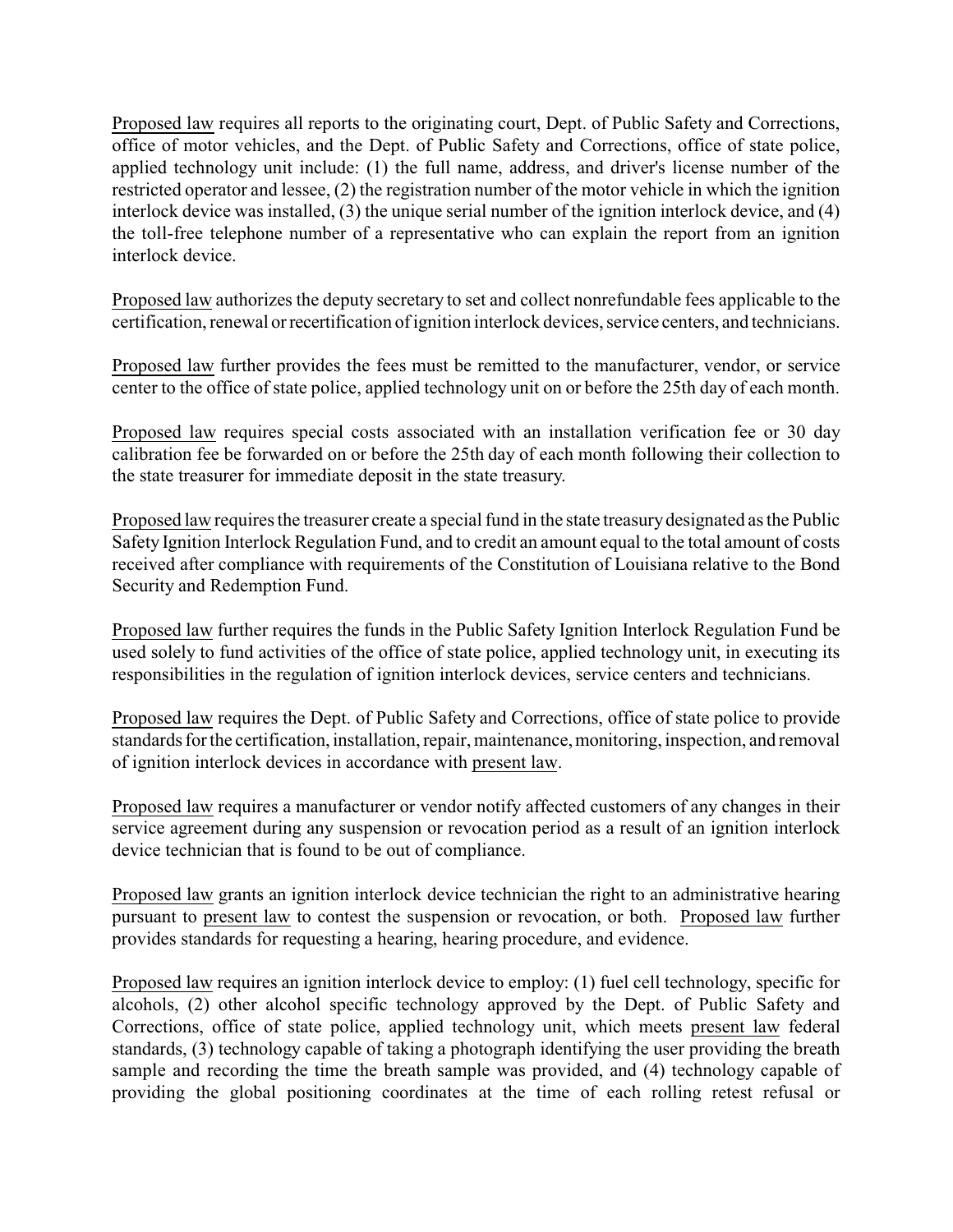circumvention when required by the originating court, the Dept. of Public Safety and Corrections, office of motor vehicles, or office state police, applied technology unit.

Proposed law requires an ignition interlock device meet or exceed the minimum test standards according to rules adopted by the office of state police, applied technology unit, and be maintained in accordance with the rules and standards adopted by the office of state police.

Proposed law requires the Dept. of Public Safety and Corrections, office of state police to provide standards and monitor compliance for ignition interlock affordability plans for individuals.

Proposed law provides that economic hardship is defined as an individual that is eligible for Supplemental Nutrition Assistance Program (SNAP), Medicaid, social security disability insurance (SSDI) or supplemental security income (SSI) administered by the social security administration, or services of an indigent public defender. Proposed law further provides that individuals that meet the economic standard will not be required to pay more than 50% of the assessed fees.

Proposed law provides that individuals that meet the economic hardship standard are responsible for any optional services an individual elects, fees related to any violation reset or permanent lockout as defined in present law, state mandated fees, and any costs related to damaged, missing or unreturned equipment and recovery of such equipment.

Proposed law provides that individuals become eligible for the affordability plan on the date that the individual provides the ignition interlock manufacturer or ignition interlock service center acceptable documentation verifying that the individual meets the standard for economic hardship.

Proposed law prevents an ignition interlock manufacturer or ignition interlock service center from refusing service to an individual that has demonstrated eligibility for the affordability plan in accordance with this proposed law.

Proposed law grants an individual who feels that they have been refused service after providing the documentation required under proposed law the right to file a complaint with the office of state police, applied technology unit. Proposed law further provides that all complaints must be investigated within 30 days of receipt of the complaint.

Proposed law provides that if the investigation substantiates the refusal of service, the office of state police, applied technology unit, may issue a warning, suspension, or revocation of the certification for the ignition interlock manufacturer or service center based on the facts of the investigation and history of similar complaints related to manufacturer or service center.

Present law authorizes the court to require any person be placed on probation as provided for in present law (R.S. 14:98(B)), and requires any person placed on probation as provided in present law (R.S. 14:98(C)) not operate a motor vehicle during the period of probation unless the vehicle is equipped with a functioning ignition interlock device. Proposed law updates statutory provisions contained in present law.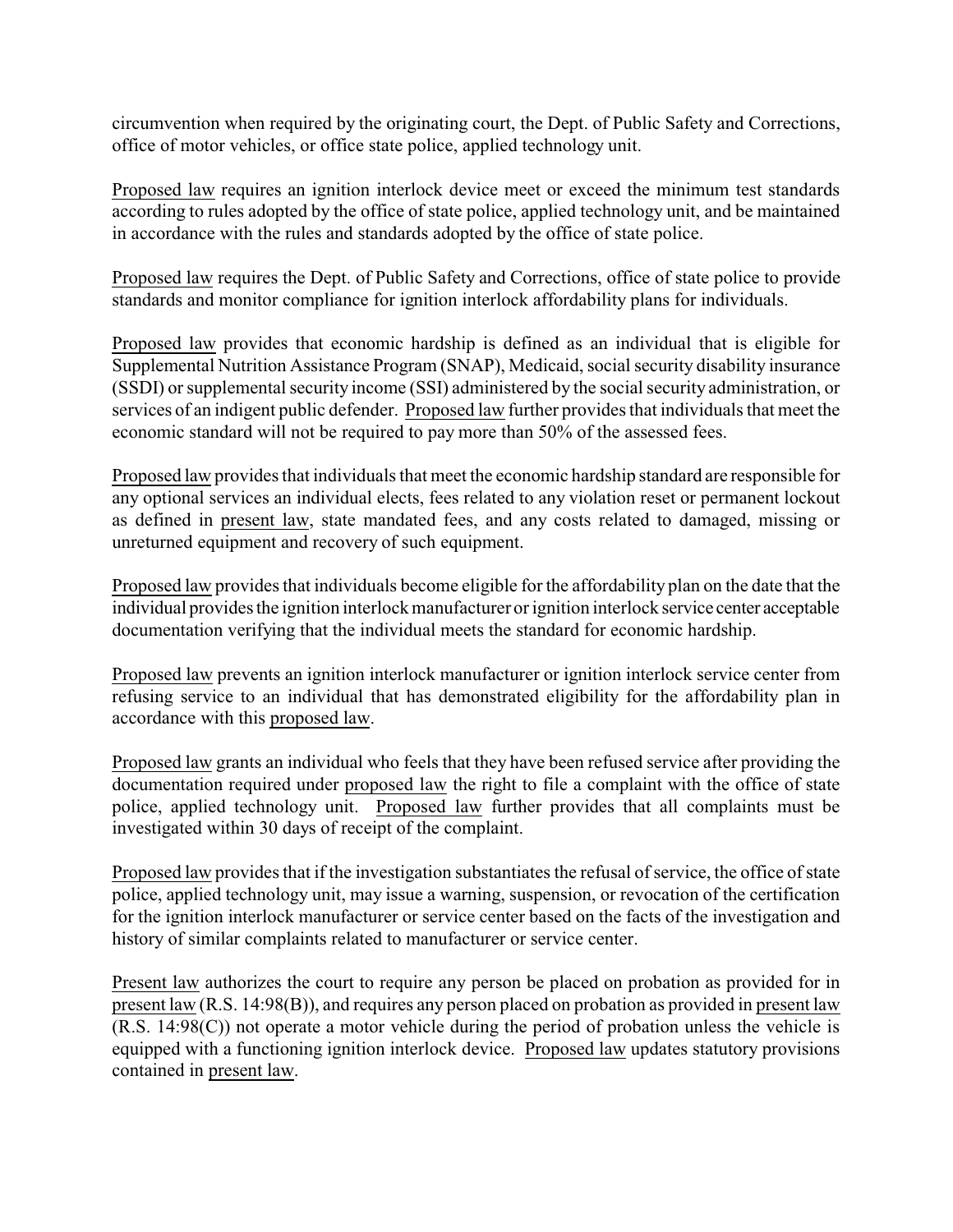Present law provides that if an offender has a blood alcohol concentration of 0.20 percent or more by body weight on a first offense DWI, the offender must be issued a restricted driver's license for a two-year period and be required to have an ignition interlock device installed on his vehicle for the first 12 months of the two-year period.

Present law further provides that if an offender has a blood alcohol concentration of 0.20 percent or more by body weight on a second offense DWI, the offender must be issued a restricted driver's license for a four-year period and be required to have an ignition interlock device installed on his vehicle during the first three years of the four-year period.

Proposed law retains present law for a first offense and modifies present law by lowering the blood alcohol concentration threshold to 0.15 percent or more by body weight and requiring the ignition interlock device be installed for the entire four-year period on a second offense.

Present law authorizes an individual who installs a Dept. of Public Safety and Corrections approved ignition interlock device as a requirement of bail, a part of a pre-trial diversion program, or a term of a suspended or deferred sentence as provided in present law, for an offense involving the operation of a motor vehicle under the influence of alcohol, drugs, or both, and was arrested or subsequently convicted of such an offense, to receive credit towards suspension time or any reinstatement requirement that may be imposed if any of the following occurs:

- (1) The installation and monitoring of the ignition interlock device is reported to the Dept. of Public Safety and Corrections by the manufacturer in accordance with present law.
- (2) The individual whose driving privilege is restricted appears at an office of motor vehicle field office and is issued a renewed or duplicate driver's license that contains a restriction code indicating that any vehicle operated bythe individual must be equipped with an ignition interlock device.

Present law prohibits an individual from receiving credit towards suspension time or any reinstatement requirement if the manufacturer reports to the Dept. of Public Safety and Corrections that any combination of two of the following violations have occurred in a one- month period, including any repeat violation of the same type:

- (1) Tampering with the device.
- (2) Circumventing the device.
- (3) Failure to bring the ignition interlock device in for required service.
- (4) Failure to take or pass a re-test.
- (5) Failure to pass a breath test.
- (6) Use of the emergency override feature without justification.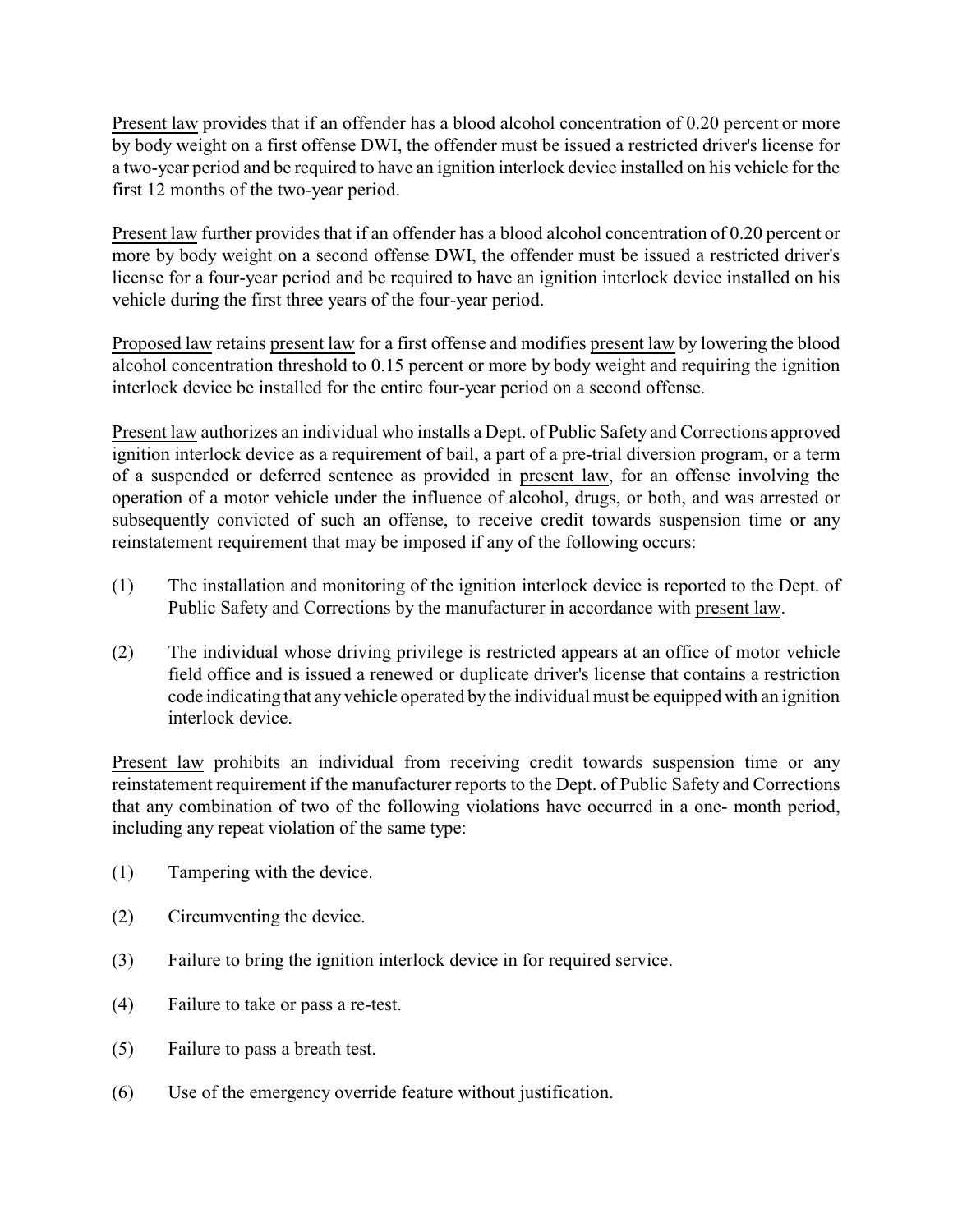(7) Unauthorized removal of the device.

Proposed law modifies present law to prohibit an individual from receiving credit towards suspension time or any reinstatement requirement if the manufacturer reports to the Dept. of Public Safety and Corrections that any of the following violations have occurred once during the period of installation:

- (1) The restricted operator fails to have the ignition interlock device serviced within the time period prescribed in present law.
- (2) The device has recorded any, or a combination, of the following four or more times in a 30 day period:
	- (a) A random retest fail or skip.
	- (b) An initial start failure before starting the vehicle unless a second breath test below the alcohol limit is recorded within 10 minutes of the initial start failure.

Present law prohibits an individual from receiving credit towards suspension time or any reinstatement requirement if the individual is charged or arrested for any offense involving the operation of a motor vehicle while under the influence of alcohol, drugs, or both, during the period in which the individual is required to have an ignition interlock device as a requirement of bail, a part of a pre-trial diversion program, or a term of a suspended or deferred sentence as provided in present law.

Present law provides that upon a first or second conviction or a plea of guilty or no contest and sentence or forfeiture of bail o any person charged with the offense of driving while intoxicated and when the offender has a blood alcohol concentration of 0.20 percent or more by body weight, restrictions on suspension and issuance of a restricted driver's license will apply.

Proposed law retains present law and lowers the blood alcohol concentration threshold to 0.15 percent or more but less than 0.20 percent by bodyweight and requiring the ignition interlock device be installed for the entire two-year period.

Present law further provides that upon a second conviction or a plea of guilty or no contest and the offender has a blood alcohol concentration of 0.20 percent or more by body weight, the offender must have his driver's license suspended for four years, receive a restricted driver's license after the first 45 days of the four-year suspension after proving that he has an ignition interlock device installed on his vehicle, which must remain installed for the first three years of the four-year period.

Proposed law modifies present law by lowering the blood alcohol concentration threshold to 0.15 percent or more by body weight and requiring the ignition interlock device be installed for the entire four-year period.

Present law grants eligibility for a restricted driver's license to any licensee who has had their license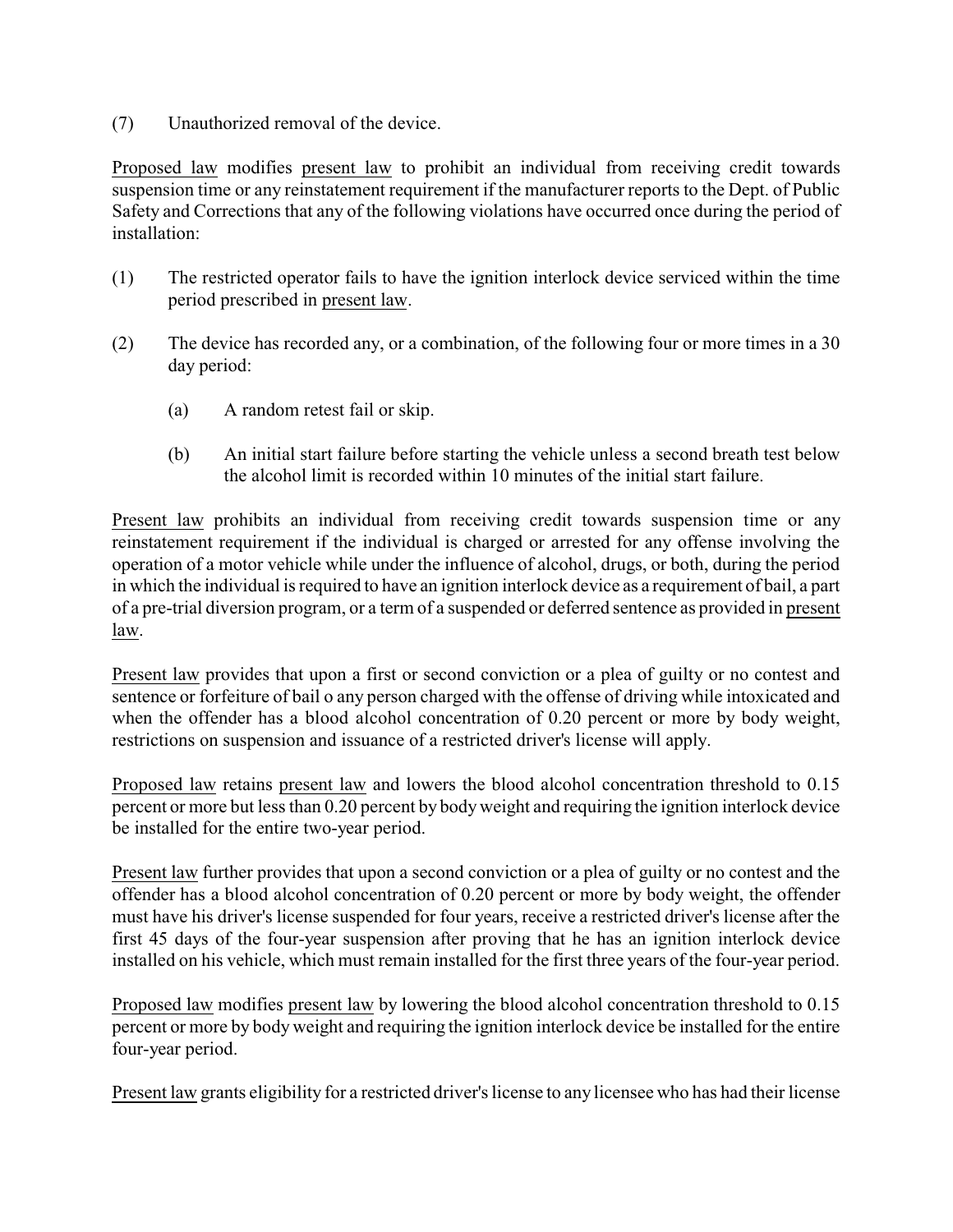suspended for a DWI violation after a period of 12 months upon proof that his vehicle is equipped with an ignition interlock device. Proposed law requires the device remain on the vehicle for six months after issuance of the restricted driver's license.

Proposed law modifies present law by eliminating the 12 month waiting period for the restricted driver's license.

Present law provides that on or after September 30, 2003, if a person has submitted to a breath alcohol concentration test and the test results show a blood alcohol level of 0.08 percent or above by weight, his driving privileges will be suspended for 90 days from the date of suspension on first offense violation, without eligibility for a hardship license for the first 30 days, and for 365 days from the date of suspension, without eligibility for a hardship license, on second and subsequent violations occurring within five years of the first offense.

Proposed law modifies present law by removing the trigger date and removing the provision disallowing a person eligibility for a hardship license.

Present law provides that if a person has submitted to a breath alcohol concentration test and the test results show a blood alcohol level of 0.20 percent or above by weight, his driving privileges will be suspended for two years on a first offense violation and for four years on a second offense violation.

Proposed law retains present law for a first offense and modifies present law by lowering the blood alcohol concentration threshold to 0.15 percent or more by body weight for a second offense.

Present law provides that any licensee whose license has been suspended for a first or second DWI offense and either refused to submit to the test or submitted to the test and the test showed a blood alcohol level of less than 0.20 percent must, upon proof that his motor vehicle has been equipped with a functioning ignition interlock device, be immediately granted a restricted license.

Proposed law modifies present law by lowering the blood alcohol concentration threshold to 0.15 percent or more but less than 0.20 percent by body weight.

Present law provides that if a person has submitted to the test as a result of a second violation and the test results show a blood alcohol level of 0.20 percent or above by weight, he will be eligible for a hardship license during the entire four-year period of the suspension after he shows proof that his motor vehicle is been equipped with an ignition interlock device, which must remain installed on his motor vehicle during the first three-years of the four-year suspension.

Proposed law modifies present law by lowering the blood alcohol concentration threshold to 0.15 percent or more by body weight and requiring the device be installed for the entire period of suspension.

Present law provides that any person who has refused to submit to an approved chemical test for intoxication, after being requested to do so, for a second DWI arrest and whose driver's license has been suspended in accordance with law must have an ignition interlock device installed in their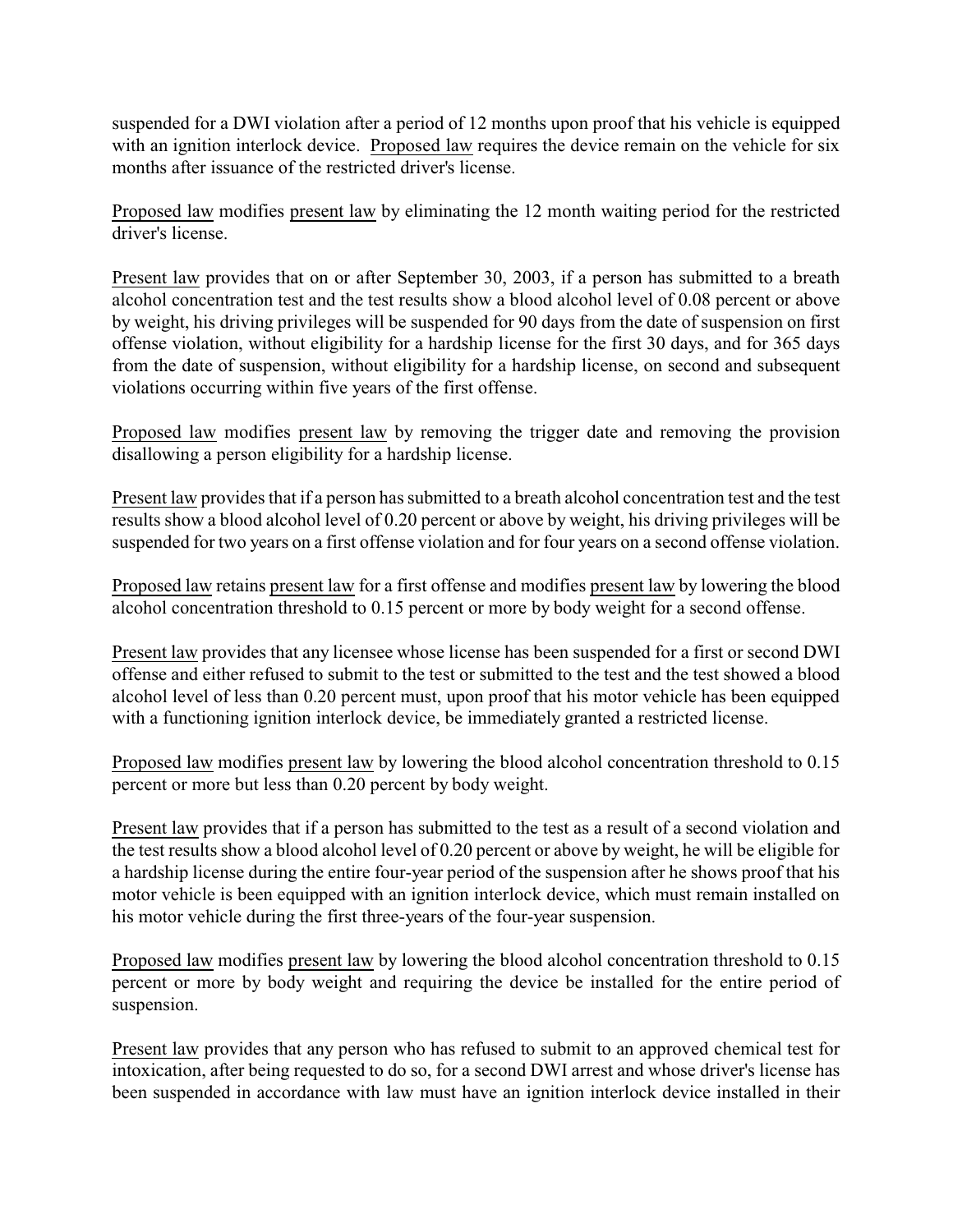motor vehicle.

Proposed law modifies present law by extending this requirement to third or subsequent arrests for DWI violations.

Present law provides that anyperson who has submitted to an approved chemical test for intoxication where the results indicate a blood alcohol level of 0.08 percent or above and whose driver's license has been suspended in accordance with law for an arrest occurring within 10 years of the first arrest must have an ignition interlock device installed in their motor vehicle.

Proposed law removes the 10 year exception for a first time offender and modifies present law by requiring the arrest be made for a violation of present law (R.S. 14.98 or 98.6) or a parish or municipal ordinance.

Proposed law provides that upon notice to the department that a driver has caused the ignition interlock device to enter a violation reset or a permanent lockout, the department must extend the period the ignition interlock device is required by an additional six months and further restrict the driver's license. Proposed law further requires the department to notify the driver that his driver's license will be restricted for an additional six months.

Present law provides that in a case of first refusal or first submission to a test for intoxication and when there has been no prior suspension of the driver's license, if suspension is otherwise proper, upon proving to the dept. that the suspension of driving privileges would prevent the person from earning a livelihood, the dept. may require the licensee to surrender his regular license and issue, at a cost of \$50.00 plus the cost of the license, a special restricted operator's license to be effective for the remaining period of suspension.

## Proposed law retains present law.

Present law requires the department immediately cancel and seize the restricted license upon receiving satisfactory evidence of violation of the restrictions, and no person will have driving privileges of any kind for a period of six months from the receipt by the department of the cancelled restricted license.

Proposed law modifies present law by adding the removal of the ignition interlock device prior to the expiration of the restricted license as a reason for the department to cancel and seize a restricted driver's license. Proposed law further provides that no violation of present and proposed law will occur if the license is reinstated pursuant to present law prior to the removal of the ignition interlock device.

(Amends R.S. 14:98.1(A)(2) and (3)(b), R.S. 15:307(section heading), (A), (C), (D), and (E), R.S. 32:378.2(A), (B)(1)(a)(ii), (aa), (bb), (M)(2), and (N), 414(A)(1)(c)(introductoryparagraph) and (ii), and (D)(1)(b),  $667(B)(1)$ (b) and (c),  $(3)$ (a) and (c), and  $(I)(1)$ (a) and (b), and  $668(B)(1)$ (a)(intro. para.) and (i), and (2); Adds R.S. 15:307(B)(3), (F), (G), and (H), 307.1, 307.2, and R.S.  $32:667(B)(3)(d)$  and  $(K)$ )